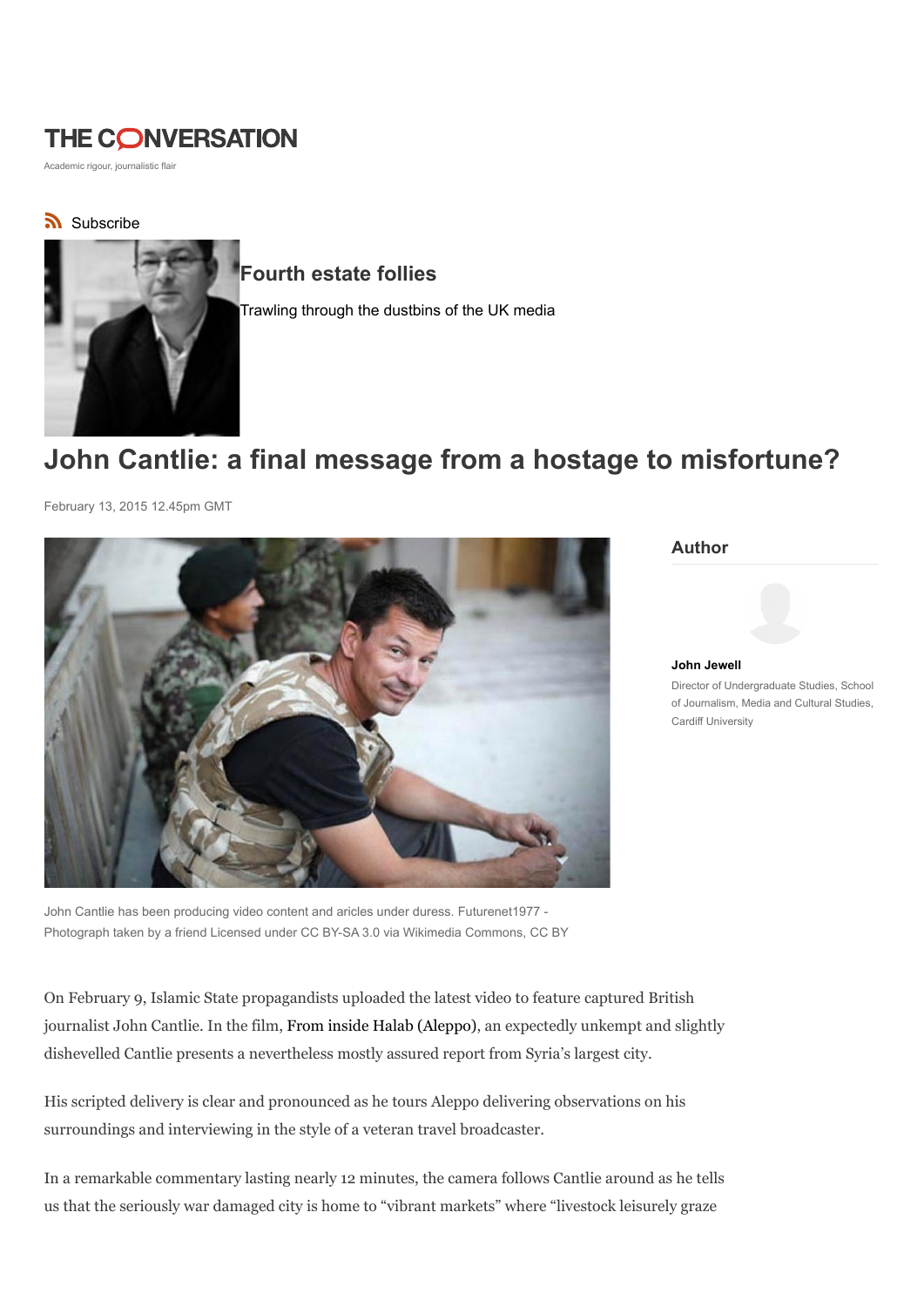on lush green grass". We see the soldiers of the mujaheddin fishing, socialising and drinking tea. We see children in schools and in front of brightly coloured fruit stalls.

The message is clear: IS-controlled Aleppo is a city that, despite the Syrian and western bombs: "remains a place of serenity and surreal beauty" where the "standard of the caliphate flutters high".

Cantlie's final film?

But the message of jihad is underlined in the video's final section when a French-speaking IS fighter refers to the recent attacks in France (clearly dating the documentary as after the Charlie Hebdo massacre of January 7).

Here Cantlie stands mute and nodding, holding the microphone in front of the young soldier who implores all of "brothers in the west" to defend their religion. They should start to carry out individual attacks, he says. Be as "wolves on the earth … kill them with knives, at the very least strike them in the face … So I call on you to come here or defend your religion wherever you are."

And there, with one final call to attack, the broadcast ends. No coda, no piece to camera, no graphics, no end music. Just an abrupt halt to what Cantlie says at the start, is the "last film in this series".

### Professional quality

The two previous films: From inside Ayn Al – Islam (Kobane) and From inside Mosul follow much the same bizarre pattern. From inside Mosul, (uploaded on January 4) begins with a seemingly relaxed Cantlie addressing the audience in an almost irreverent Alan Whicker prime-time fashion:

Hello – I'm, John Cantlie. And today we're on top of the world in Mosul overlooking the second largest city in Iraq … It's the absolute heartland of the Caliphate and home to 2m people from every walk of life.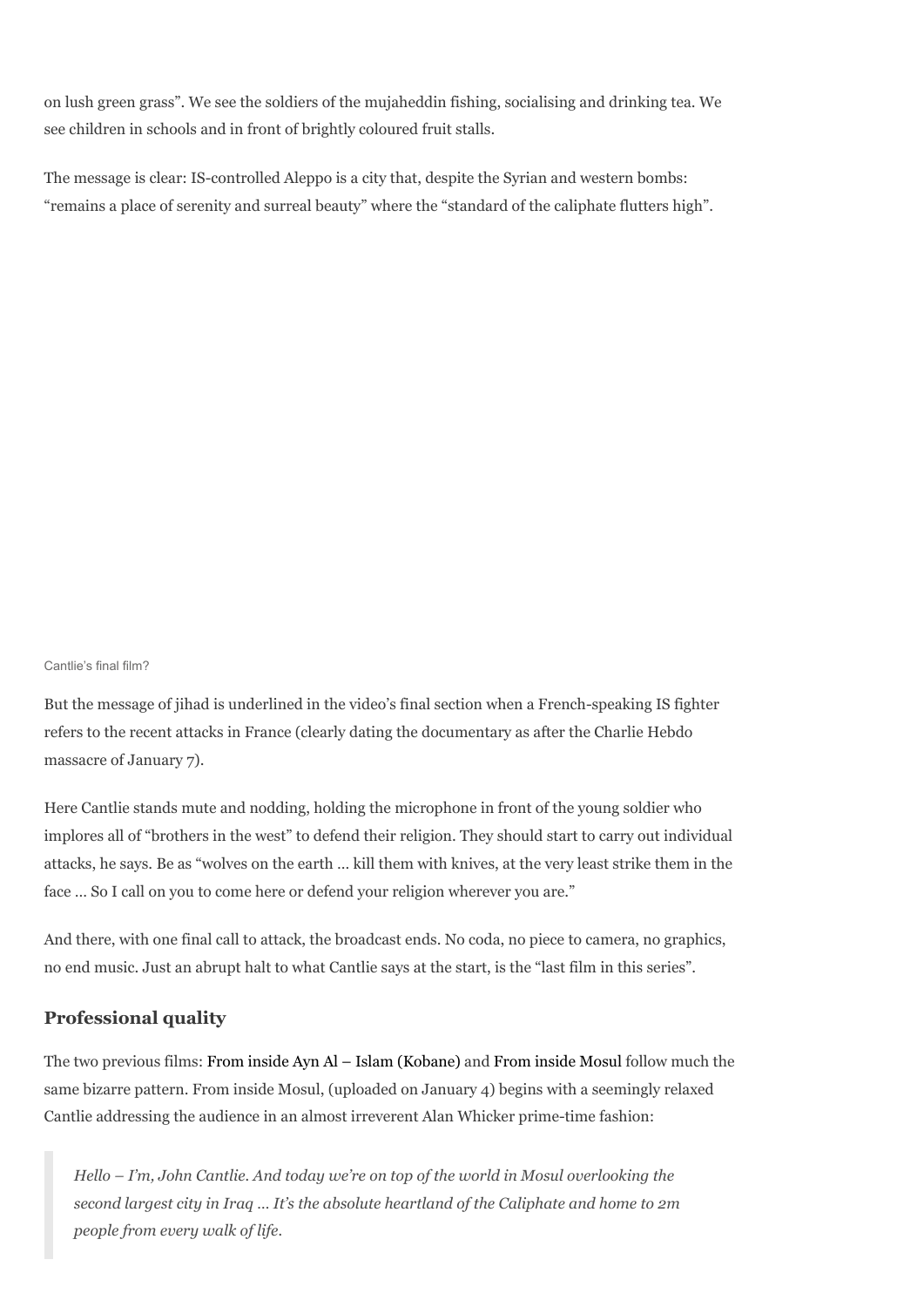The contrast between this approach and the extreme brutality evident in the footage of the beheadings of David Haines and Alan Henning or the murder of Jordanian pilot, Moaz al-Kasasbeh is glaringly apparent.

The Islamic State of Cantile's video is one that cares about its image and about what the West thinks. Walking around a market, where we are told everything is normal and busy, Cantlie says: "This is not a city living in fear as the western media would have you believe".

#### From inside Mosul.

So it is explicitly clear that these images of civilisation, prosperity and hope are meant to challenge the Western media and the prevailing perception of IS as barbaric, medieval and ultimately backwardlooking.

At one stage, in a Sharia court room, Cantlie states: "Like any other law court in the world, they're playing TV in the background. This being the Islamic State, they're playing Islamic State videos. I must say, they're a lot more entertaining than watching the news at six."

Cantlie's reports seek to encourage comparison with Western life and to normalise life under the caliphate – for the observer and for those who might wish to join it.

#### Chilling message

The Inside… series is also reasonably well made and stylistically recognisable to viewers of current affairs programmes the world over. This is no surprise and the regressive, all-consuming rejection that IS has for the modern world clearly does not extend to the use of Twitter, Instagram, Tumblr and the other necessities of contemporary communication.

Writing about the fall of Mosul in June last year the Guardian's Patrick Kingsley, reasoned: "in wars gone by, advancing armies smoothed their path with missiles. Isis did it with tweets and a movie."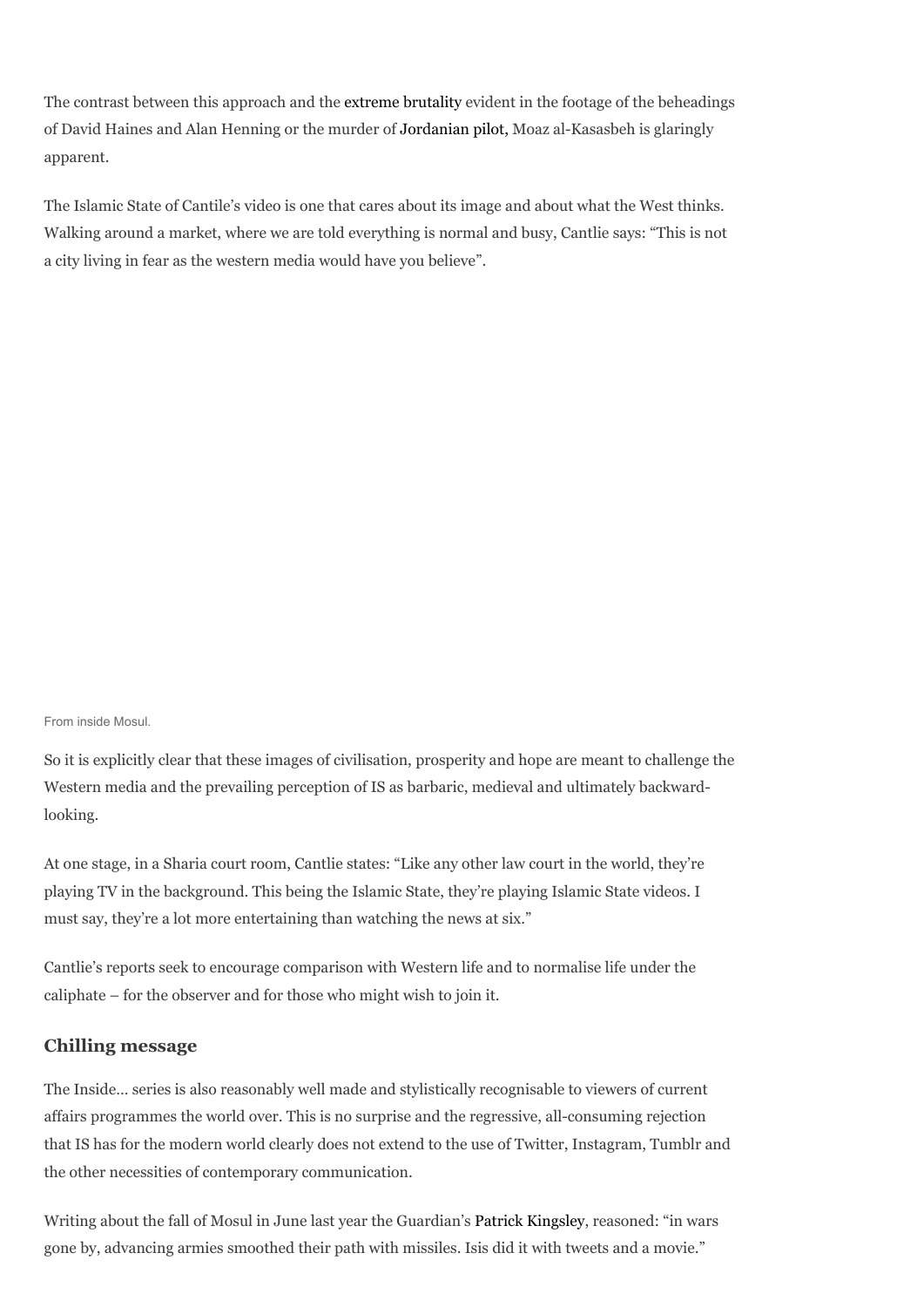But of course the series is quite basic propaganda. As Steve Rose points out in his excellent article on Islamic State's hi-tech operations: "there is no evidence of in these films of abduction, rape, persecution, destruction of mosques, crucifixions, severed heads mounted on railings, whippings of women found not wearing the hijab and other Isis-inflicted atrocities. Women are barely visible at all, in fact."

But why would there be? This is a different, more palatable IS. And what of Cantlie? He is a popular and experienced war zone journalist who has worked previously in Afghanistan, Libya and Somalia and written for a number of familiar titles including the Sunday Times, Esquire, GQ and Top Gear magazine.

In July 2012 he was kidnapped by jihadists in Syria before being rescued. He returned to the country again in the November of that year before he was abducted by Islamic State.

Lend me your ears.

Nothing was heard from him until the Lend me your ears series of broadcasts which began in September 2014. In these, a clearly under-duress and undernourished Cantlie wearily addressed the camera sitting behind a desk and against a pitch-black backdrop.

For six instalments, clad in an orange jumpsuit (to presumably mirror those detainees in Guantanamo Bay and the garb worn by IS's other captives) he solemnly delivered his scripted material.

The Cantlie of Inside Mosul and Inside Halab uploads is markedly different. The clothes, the demeanour, the delivery – all much more professional and expressive. The occasional stutter and stumble notwithstanding, there is a confidence to him which, given his situation, is extraordinary.